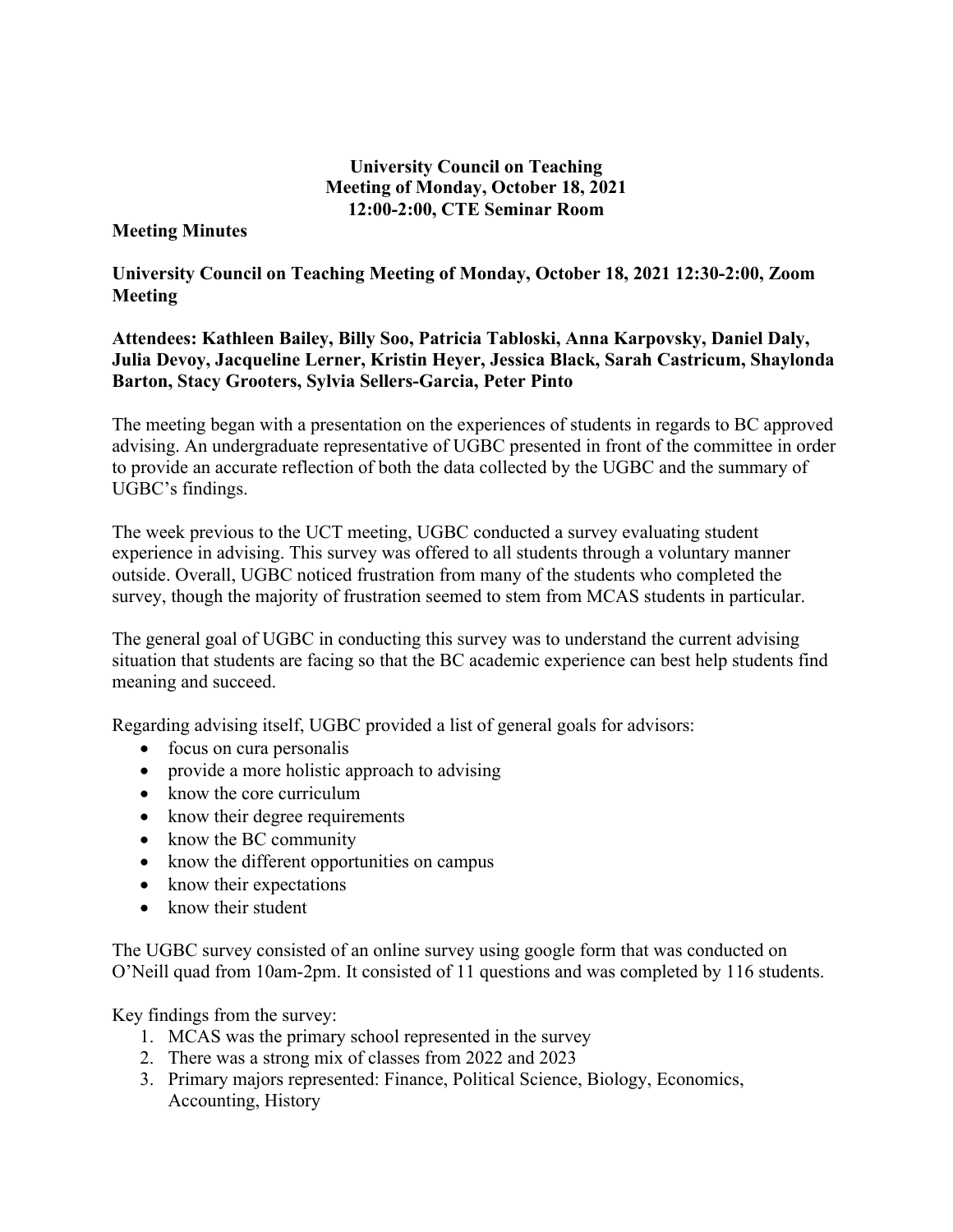- 4. Students studying Finance and History rated their experience 8+ more often than others
- 5. Lower ratings came from Chemistry, Biology, Lynch School, IS
- 6. There was a wide range of ratings across majors

Key Questions/Responses

Question 1: Who do you primarily rely on for academic advising? Answer: 1/3 responded "Friend", 1/3 responded "University Advisor", 1/3 responded "Faculty member who is not advisor"

Question 2: How often do you meet with your advisor? Answer: Majority of responses were "Only once a semester." However, 17% responded "Never met with advisor"

Question 3: How long do you meet with your advisor? Answer: Approximately 1/4 responded "no face-to-face meetings". A range of 10-15 minutes was the most common answer.

Question 4: Are you interested in regular mental health check ins from your academic advisor or academic apartment?

Answer: Approximately 50% of students responded "Yes"

Question 5: What was the best part of your advising experience? Answer: 62 students responded "Nothing." However, many other answers demonstrated meaningful relationships between students and their advisors.

Question 6: What was the worst part of your advising experience? Answer: 47 students did respond to the question. However, there was a theme across many answers that demonstrated an issue with the responsibility of the student to reach out to their advisors.

Question 7: How would you recommend improving advising?

Answer: There were 66 responses from the students. Answers included: a more involved selection process where students fill out a survey and were matched to specific advisors, make advisor meetings mandatory and more frequent, incorporate career preferences and search advice

The UGBC student representative then presented themes that UGBC and UCT could undertake to improve advising:

- 1. The advising process needs to be reformed so that it is more individualized
- 2. Students should understand their responsibilities in advising. However, they should not be expected to learn every aspect of advising on their own. The process and responsibilities of the advisor and advisee should be clearly articulated.
- 3. Faculty needs to be better equipped to handle questions regarding career aspects for students in their major
- 4. The one-on-one relationships between advisor and advisee needs to be strengthened

The UGBC representative then concluded her presentation and took questions.